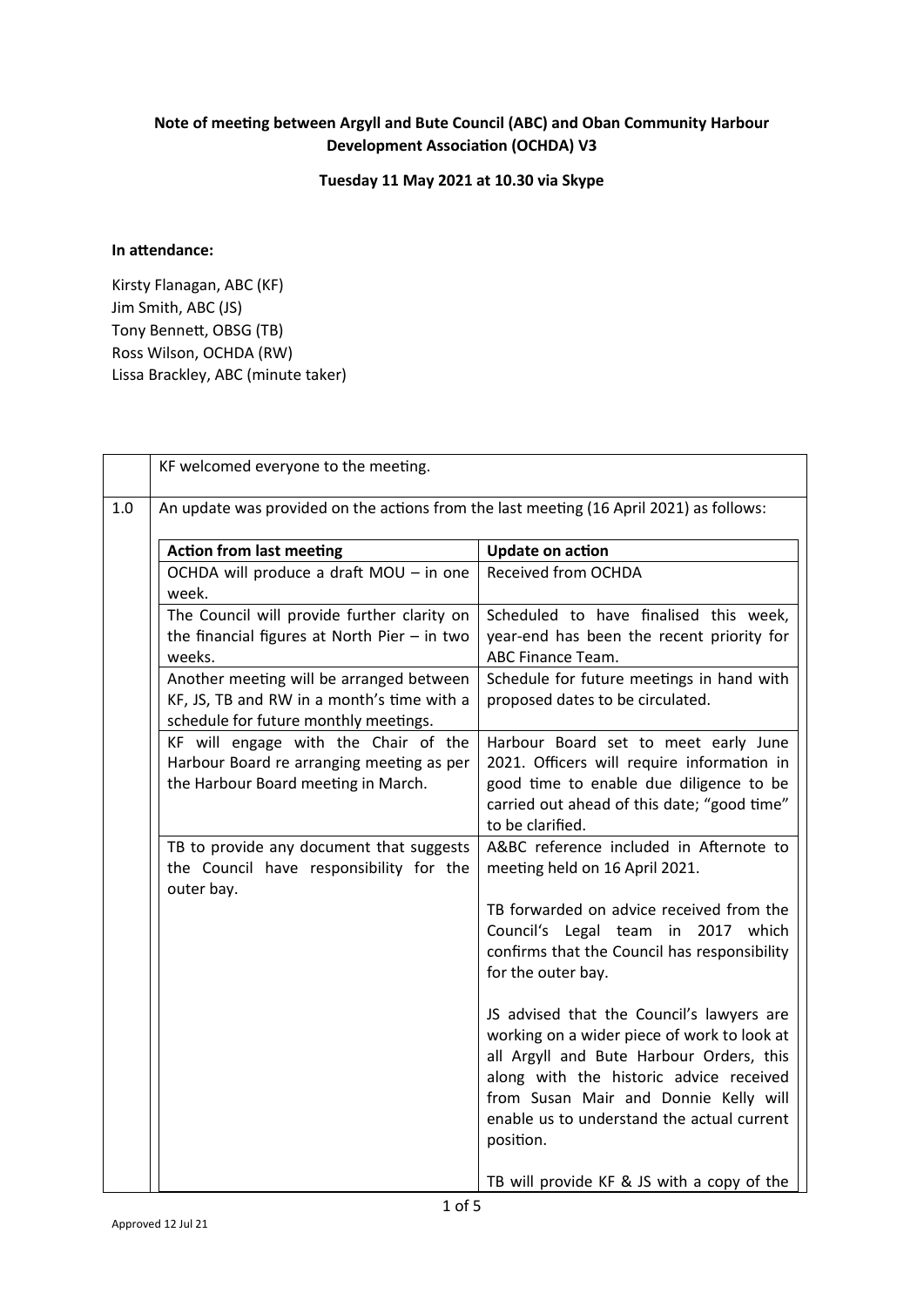|     |                                                                                                                                                                                                                                                                                                                                                                                                                                                                                                                                                                                                                                                                        | 'Jurisdictions' report.                                                                                                                                                                                                                |  |
|-----|------------------------------------------------------------------------------------------------------------------------------------------------------------------------------------------------------------------------------------------------------------------------------------------------------------------------------------------------------------------------------------------------------------------------------------------------------------------------------------------------------------------------------------------------------------------------------------------------------------------------------------------------------------------------|----------------------------------------------------------------------------------------------------------------------------------------------------------------------------------------------------------------------------------------|--|
|     | JS to set out a note of what information is<br>required from OCHDA to allow him to carry<br>out due diligence and take a report to<br>Committee.                                                                                                                                                                                                                                                                                                                                                                                                                                                                                                                       | JS issued a note of information required<br>with the note of the last meeting on 21<br>April. This has also been detailed in<br>previous communications<br>OCHDA.<br>to<br>Information awaited from A&BC to allow<br>OCHDA to proceed. |  |
|     | TB will send JS an update that he prepared<br>for the OLI area committee which set out<br>what has been done in the last 12-15<br>months.                                                                                                                                                                                                                                                                                                                                                                                                                                                                                                                              | Received from OCHDA                                                                                                                                                                                                                    |  |
|     | Afternote. OCHDA will send KF its draft<br>OCHDA newsletter and press release for<br>any appropriate A&BC input.                                                                                                                                                                                                                                                                                                                                                                                                                                                                                                                                                       | Actioned                                                                                                                                                                                                                               |  |
|     |                                                                                                                                                                                                                                                                                                                                                                                                                                                                                                                                                                                                                                                                        |                                                                                                                                                                                                                                        |  |
| 1.1 | RW noted his disappointment that a meeting with the Harbour Board will not take place<br>until early June, this had been promised for late April/mid May. KF and JS explained that<br>this was the earliest possible date for a meeting to be held and that officers are not yet in a<br>position to provide a recommendation to Elected Members. TB had understood that the<br>purpose of the meeting was to discuss and agree the detail. JS advised that an officer's role<br>is to make recommendations to Elected Members who then make policy decisions.<br>Transport Scotland will also require the information which we have been requesting for<br>some time. |                                                                                                                                                                                                                                        |  |
| 1.2 | TB recalled councillors instructing officers to draw up a Memorandum of Understanding<br>(MoU) in late 2019; as no information had been forthcoming almost 18 months down the<br>line this was the cause of frustration. It was TB's view that the purpose of the meeting was<br>to thrash out detail not to make recommendations and this could have taken place by now.<br>JS commented that the delay in progressing the MoU was largely due to the global<br>pandemic!                                                                                                                                                                                             |                                                                                                                                                                                                                                        |  |
| 1.3 | JS explained that as local government, we are duty bound to follow governance processes.<br>The role of JS and his team is to ensure there is a competent proposal to take to Elected<br>Members. This must demonstrate that the application can meet the requirements of the<br>Harbour Act, what the cost effective improvement would be, the cost of running the<br>harbour and how this would be met, cost implications for the council and a plan going<br>forward. This was detailed in JS's email dated 21 April and is still outstanding.                                                                                                                      |                                                                                                                                                                                                                                        |  |
| 1.4 | TB explained that the reason it is still outstanding is because OCHDA need basic information<br>from the Council requested in February. JS advised that ABC wouldn't be in a position to<br>provide personal details and also asked that OCHDA do not make direct contact with staff as<br>this is inappropriate and causing distress. TB said OCHDA is still awaiting salary information.<br>It was confirmed that the information had been provided to OCHDA and that OCHDA are<br>now seeking any updates which may have occurred. KF advised that salary information will<br>not be much out of date, however, updated information will be provided.               |                                                                                                                                                                                                                                        |  |
| 1.5 | TB said that as far as TUPE is concerned OCHDA has respected JS's ask and not contacted<br>staff, however, TUPE was discussed at the meeting back in 2019. JS accepted this and<br>welcomed these discussions at a management level but going directly to staff is not                                                                                                                                                                                                                                                                                                                                                                                                 |                                                                                                                                                                                                                                        |  |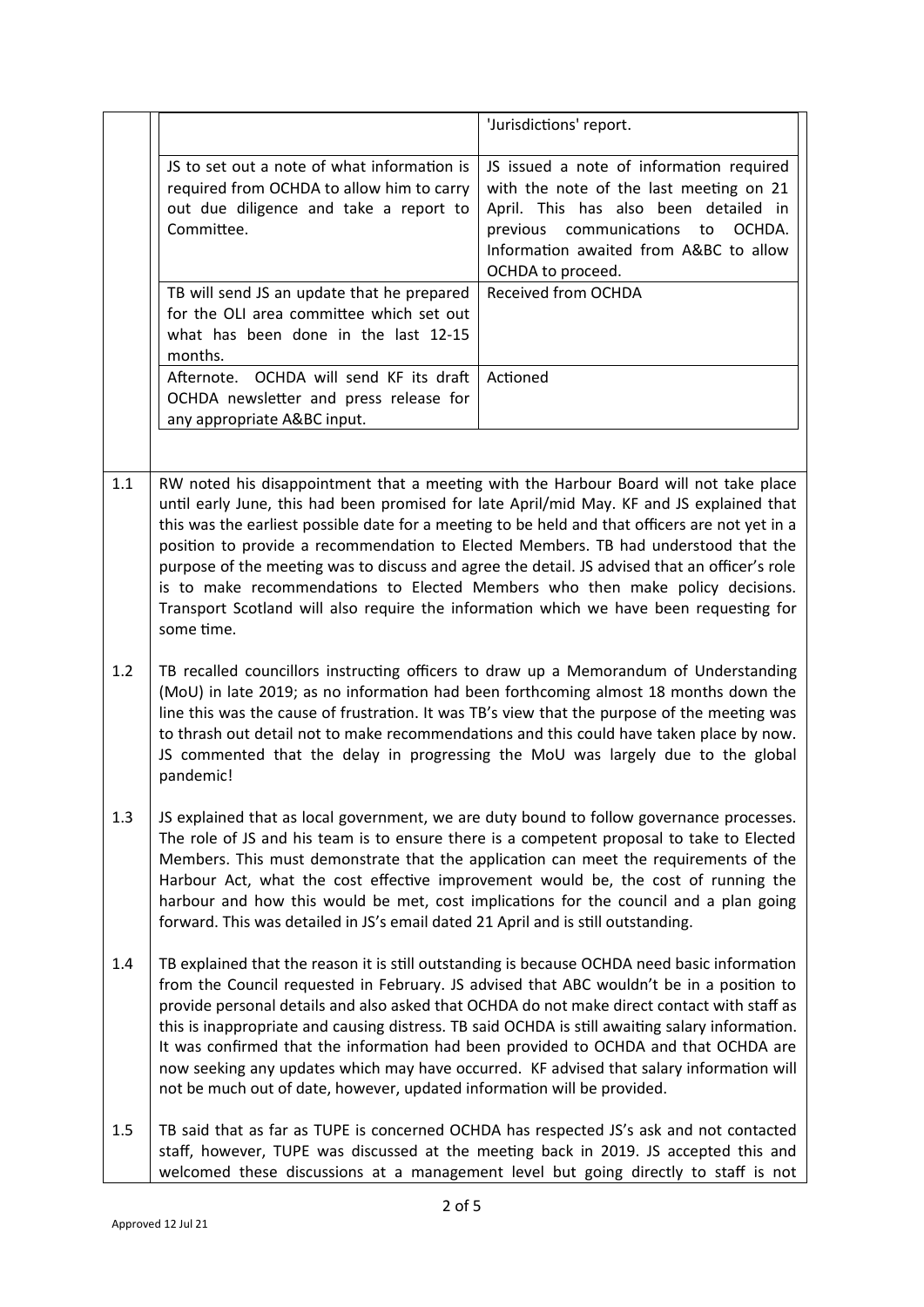appropriate and causes unnecessary concern and worry. JS reiterated that the Council are keen to support OCHDA however we need to work together to get a competent proposal.

- 1.6 KF asked to clarify what information OCHDA still requires along with the staffing costs. TB stated OCHDA requires the actual costs of North Pier and, as requested, will keep this strictly confidential. The biggest item is clarification on what the expenditure categories are. JS provided this in 2019 and OCHDA carried out a preliminary analysis but was told they had misinterpreted the information. Therefore OCHDA need a definitive explanation of what those expenditure categories are. JS previously provided OCHDA with a breakdown which would not include costs from out with Oban. JS advised that any misunderstanding may have been around the figures not being a full picture of potential income. Colleagues are working on providing this information. KF said she would provide a more detailed analysis of what makes up the expenditure lines.
- 1.7 RW stated it was the understood that Councillor Lynch had asked to hold a meeting to establish what was required to progress this. JS checked the minutes of the last Harbour Board (held on 4 March 2021) and shared this with the group via the messaging facility (not visible to all attendees as an audio meeting):

## *The Argyll and Bute Harbour Board;*

*1. considered the update concerning the proposed transfer of the Council's existing powers and responsibilities in Oban Bay to a new Trust Port; and* 

*2. agreed that a virtual meeting would be organised with all stakeholders concerning the work being progressed by the Oban Community Harbour Development Association (OCHDA) towards the development on a Trust Port following consultation between the Chair and the Executive Director with responsibility for Roads and Infrastructure.*

1.8 TB asked who we anticipated the stakeholders to be. JS confirmed this would be Transport Scotland, CMAL, Northern Lighthouse Board etc. and Oban Bay users. RW said that it would not be helpful to include wider stakeholders at this point until we understand and overcome the obstacles. RW said he questioned what the minutes said, as this is what was actually said at the meeting. RW asked who took the minutes. KF assured RW that the minute will be an accurate record of the decision at the meeting and this is what we will be working to. RW said that public attendees' records show that it was agreed that a meeting would be held with Officers, Councillors and OCHDA. JS explained that there may have been debate and discussion however the official minute was the final position and accurately reflected the decision of the meeting.

Afternote: An OCHDA member who attended the HB Meeting on 4 March 2021 as a member of the public recorded: "The Chair, at the suggestion of Councillor Lynch, agreed to hold a meeting of A&BC Officers, OCHDA representatives, OLI Members and Board Members, to establish what needed to be done to overcome any obstacles in the collaboration between A&BC and OCHDA. The suggestion was taken up by the Chair and reiterated by Councillor Robertson, who the Chair had invited to attend the Board, at the end". Councillor Robertson has confirmed this statement to be accurate.

1.9 TB said that he was not in attendance at the March 2021 Harbour Board meeting but has been in touch with two OLI Members and their understanding was to hold a meeting and thrash things out, Councillor Lynch and Councillor Robertson. Councillor Robertson was aghast that we are bringing in the wider interests. These have already been thrashed out at the OBMG. At the last OBMG Cameron MacPhail from Calmac suggested it would be sensible to put the next OBMG meeting back to August to allow OCHDA and the Council to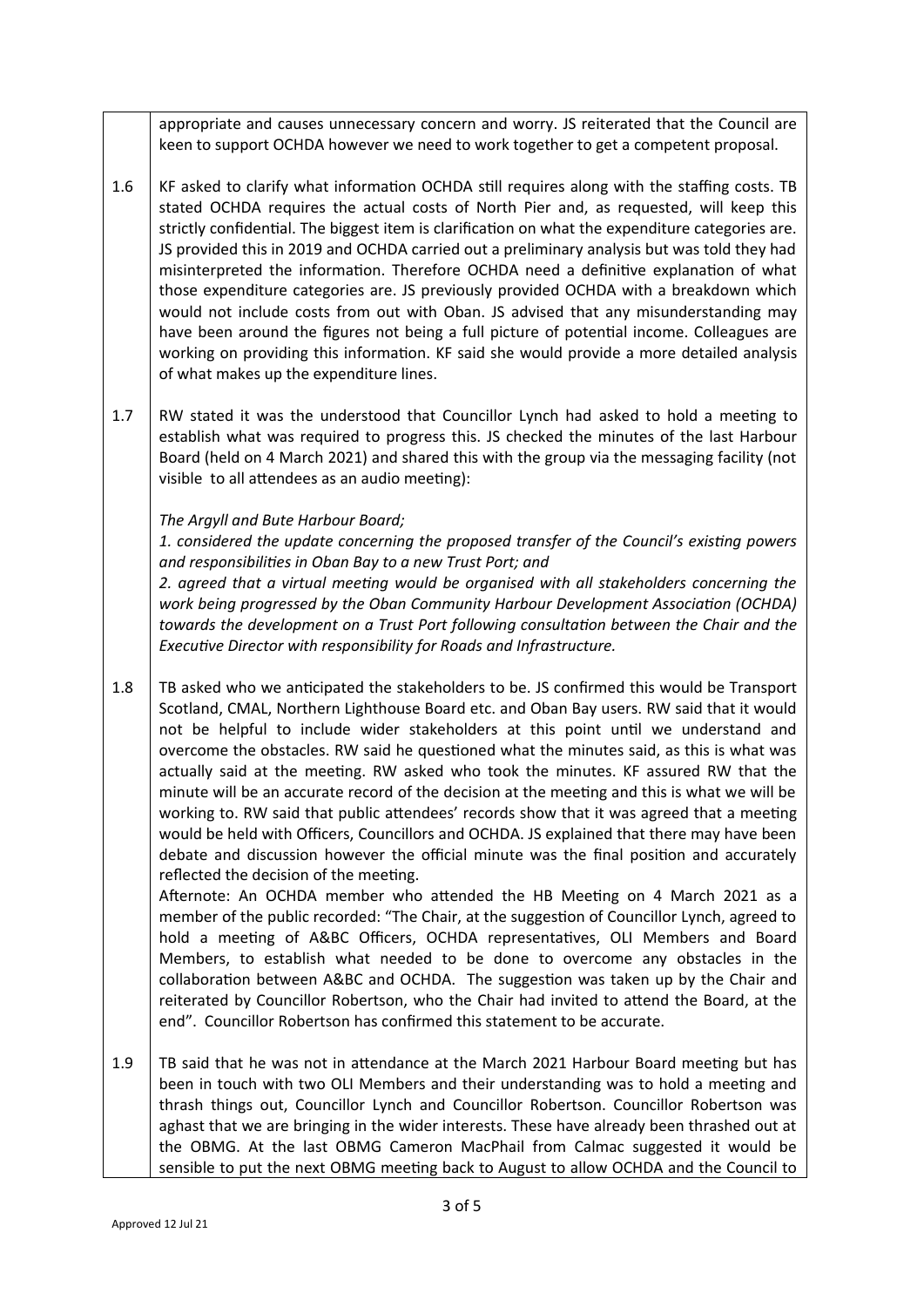|      | work things through. TB's view is that bringing in the other organisations is not going to<br>help and this would be a regressive step.                                                                                                                                                                                                                                                                                                                                                                                                                                                                                                                                                                    |  |
|------|------------------------------------------------------------------------------------------------------------------------------------------------------------------------------------------------------------------------------------------------------------------------------------------------------------------------------------------------------------------------------------------------------------------------------------------------------------------------------------------------------------------------------------------------------------------------------------------------------------------------------------------------------------------------------------------------------------|--|
| 1.10 | KF intimated she was failing to understand the purpose of having a meeting with members<br>as we are thrashing out the detail right now at these meetings. TB agreed and that the June<br>meeting is therefore largely redundant and it would be premature to bring in wider<br>stakeholders. JS suggested we need to focus on getting to a position to where we have all<br>the information required to do due diligence and agree to meet at a later date.                                                                                                                                                                                                                                               |  |
| 1.11 | TB advised he recently wrote to the MCA advising of progress, as they are responsible for<br>non-controlled waters, and they are happy that we are meeting with the Council and<br>progressing things. No rush to bring MCA or TS round the table.                                                                                                                                                                                                                                                                                                                                                                                                                                                         |  |
| 1.12 | TB suggested that the meeting in early June 2021 could be held to sign off the MoU as this is<br>closely aligned to what Councillors want to happen. JS agreed however there was still some<br>work to be done on the MOU and meeting governance requires to have papers published in<br>advance. TB stated that the Council had received the MoU 2 weeks ago therefore would<br>appreciate it if this was prioritised. KF said she would suggest this to the Chair.                                                                                                                                                                                                                                       |  |
| 1.13 | Outstanding items required by OCHDA:<br>Staffing costs<br>$\bullet$<br>financial information<br>meeting with stakeholders(as defined in Para 1.9 Afternote) in the future<br>list of contents in the MOU in schedule 1 - KF advised that it would be helpful to outline key<br>dates in Schedule 1.                                                                                                                                                                                                                                                                                                                                                                                                        |  |
| 2.0  | <b>Memorandum of Understanding</b>                                                                                                                                                                                                                                                                                                                                                                                                                                                                                                                                                                                                                                                                         |  |
| 2.1  | Detailed comments on the MoU would be provided in writing by ABC to OCHDA by the end<br>of this week.                                                                                                                                                                                                                                                                                                                                                                                                                                                                                                                                                                                                      |  |
| 2.2  | KF said that she was unsure of the wording in 5.1 and felt this needed to be more robust. KF<br>will check this with colleagues in Legal and suggest alternative wording.                                                                                                                                                                                                                                                                                                                                                                                                                                                                                                                                  |  |
| 2.3  | KF suggested 6.1 regarding the monthly meetings may include Scott Reid (newly appointed<br>Marine Operations Manager) and Legal colleagues as required. KF stated that these are<br>operational meetings and therefore it would not be appropriate for councillors to be<br>involved in these meetings. TB explained that Councillor Robertson had specifically asked to<br>be included in these meetings and asked if we could copy them into the minutes of these<br>meetings. JS agreed to making minutes available and explained that officers provide<br>briefings to members on a regular basis on all sorts of information $-$ this allows them to<br>make impartial decisions when the time comes. |  |
| 2.4  | RW asked if officers would brief Councillors prior to any media interview. KF confirmed that<br>this is standard procedure. Not appropriate to copy members in to all communication.                                                                                                                                                                                                                                                                                                                                                                                                                                                                                                                       |  |
| 2.5  | KF asked that OCHDA provide key dates for schedule 1. TB asked that the council provide                                                                                                                                                                                                                                                                                                                                                                                                                                                                                                                                                                                                                    |  |